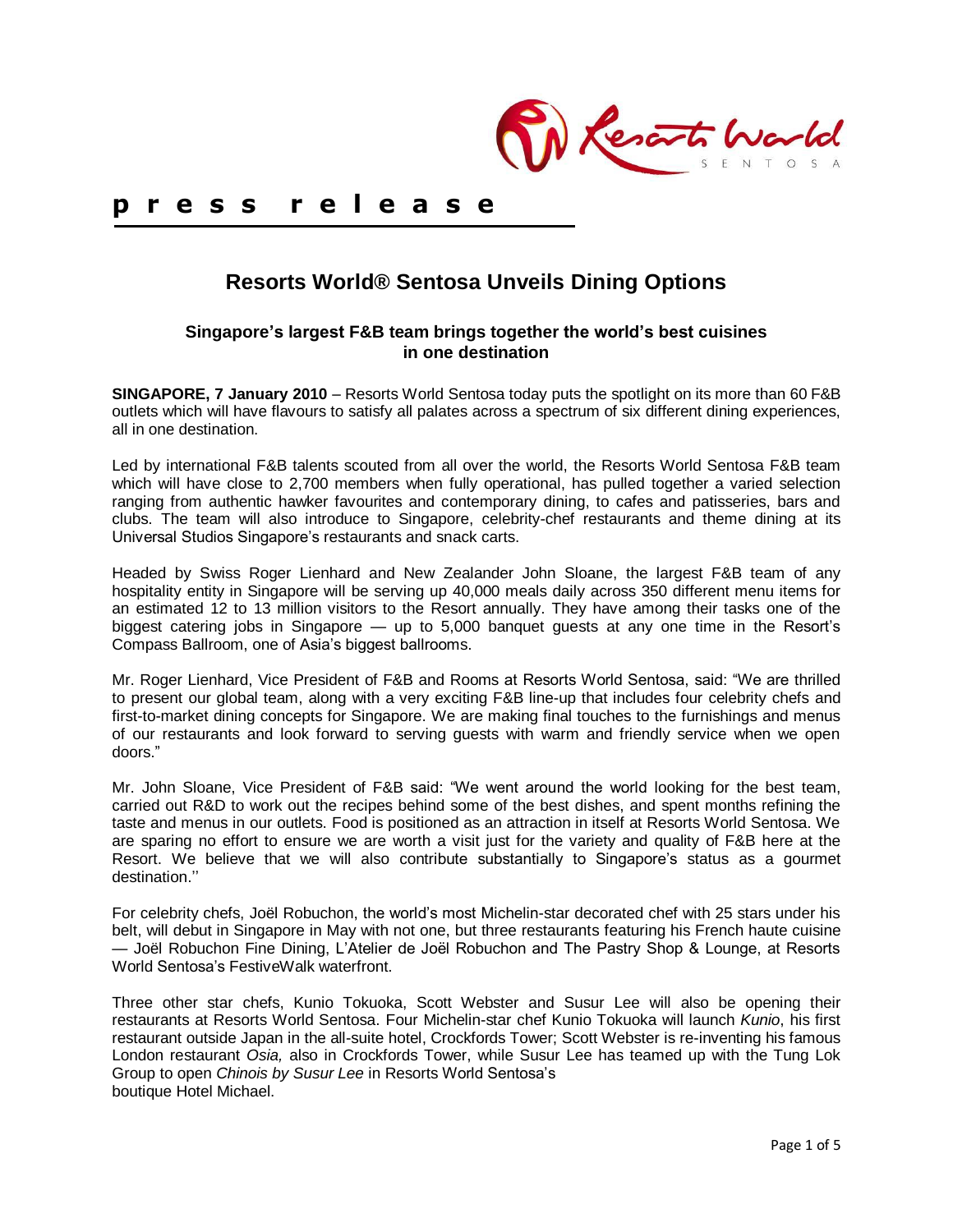Resorts World Sentosa, Asia's most exciting family destination, is home to Universal Studios theme park (the only one in this region), six hotels, a casino, the world's largest Marine Life Park as well as a host of entertainment options for the entire family.

 $-$  End  $-$ 

### **About Resorts World Sentosa**

Slated to be one of the world's most exciting family destinations, Resorts World Sentosa is a collection of six hotels and attractions with fun-filled offerings for the entire family. Taking pride of place on Singapore's Sentosa island and spanning 49 hectares, this S\$6.59 billion (US\$4.4 billion) destination will be home to Southeast Asia's first and only Universal Studios theme park, the world's largest Marine Life Park, a destination spa – ESPA, and a designer casino decked with exciting gaming opportunities. Six unique hotels complemented by creative meeting facilities, world-class shows and public entertainment, as well as celebrity dining and shopping options at FestiveWalk complete the experience. Resorts World Sentosa will have its soft opening in early 2010.

## **MEDIA CONTACT:**

Resorts World Sentosa

Robin Goh Cell: +65 9093 5772 [robin.goh@rwsentosa.com](mailto:robin.goh@rwsentosa.com)

Weber Shandwick Singapore (for Resorts World Sentosa) Samantha Lee / Khushil Vaswani Tel: +65 6825 8022 / +65 6825 8023 Cell: +65 9791 7465 /+65 9127 7024 [salee@webershandwick.com](mailto:salee@webershandwick.com) / [kvaswani@webershandwick.com](mailto:kvaswani@webershandwick.com)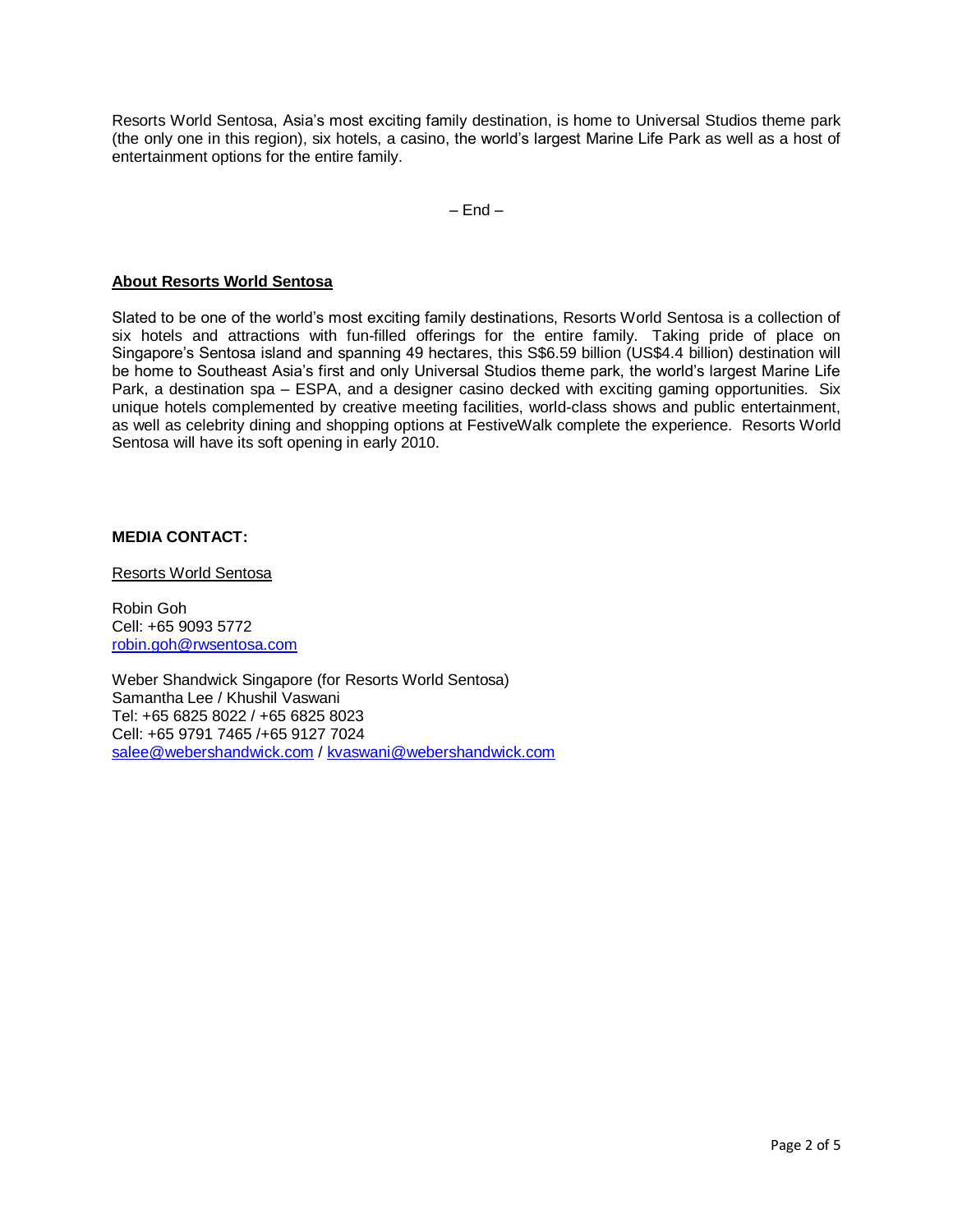## **Note to Editors:**

1. Please use the following photo captions for visuals.

2. High resolution photos can be downloaded from link: [ftp://wswresorts:wswresorts@omaedcftp001.interpublic.com](ftp://wswresorts:wswresorts@omaedcftp001.interpublic.com/) *Username: wswresorts Password: wswresorts*

3. All photos are to be attributed to: *Resorts World Sentosa elements and all related indicia TM & © 2009 Resorts World at Sentosa Pte. Ltd. All Rights Reserved*



Talent-scouted from around the world, one of Singapore's largest F&B team puts together the best dining experiences in over 60 outlets in Resorts World Sentosa.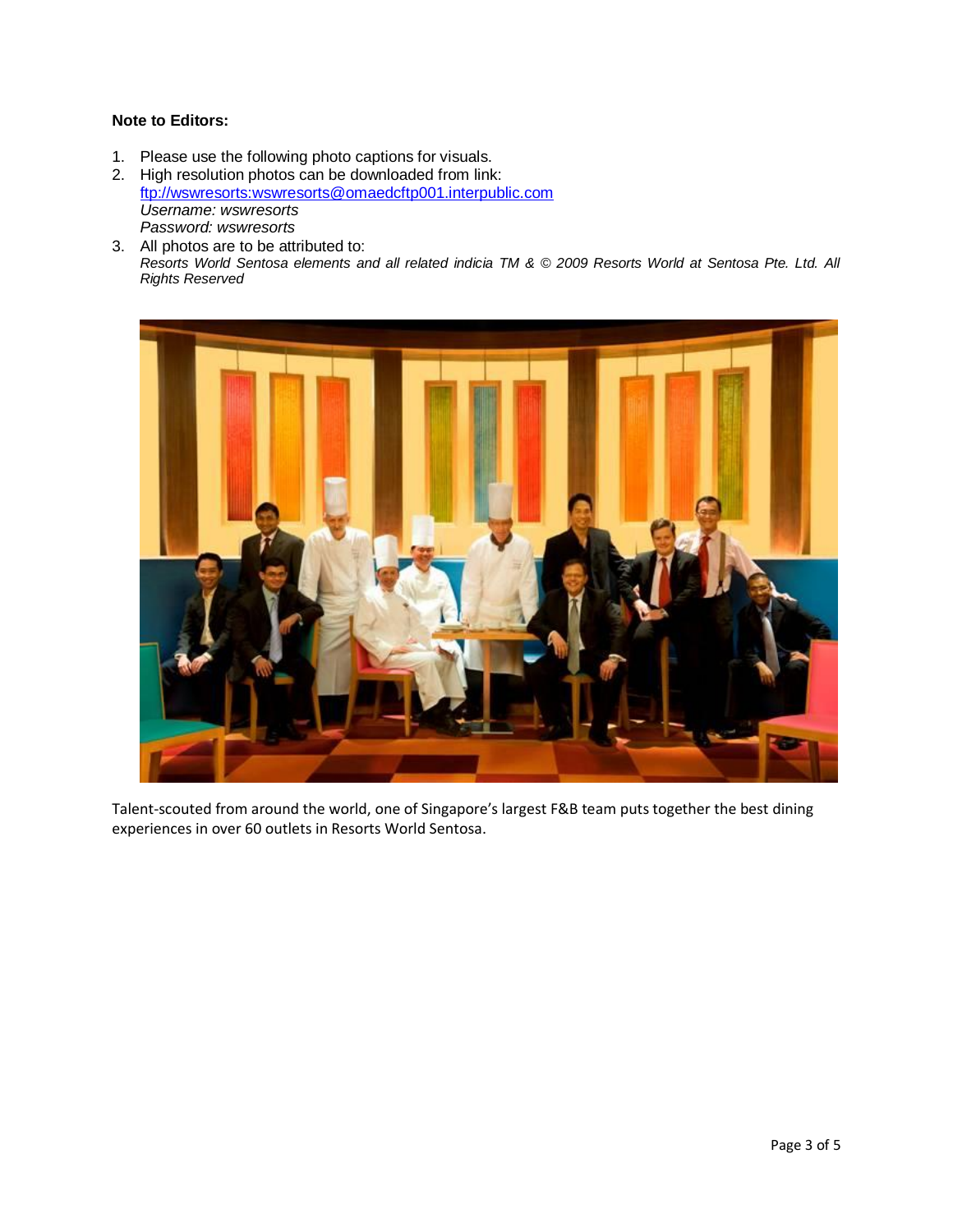# **Six Dining Experiences at Resorts World Sentosa - examples**

#### **1. FINE DINING**



#### **Crockfords Grill**

A private and ambient enclave that will serve guests with classical European dishes of refined, alluring flavours. One highlight of the Crockfords Grill signature menu is the premium Black Angus beef steak which far surpasses any other in taste and texture. The menu changes according to the season, so guests taste only the best and freshest ingredients prepared with discriminating ingenuity and complemented by a treasured collection of rare wine vintages from around the world, in addition to the more than 1,000 premium labels on display.

#### **2. CONTEMPORARY DINING**



#### **Palio**

Showcasing authentic Tuscan cuisine with a scrumptious variety of traditional Italian recipes and rare seasonal ingredients air-flown from Italy, guests partake in a truly gastronomic encounter that combines delectable dishes with visual artistry at Palio. With an open-concept kitchen and waterfront alfresco, guests can immerse in the affable Italian culture with the passionate service, aesthetic interior concept, as well as the eclectic wine and champagne list for pairing with Tuscany flavours.

#### **3. STREET GOURMET**



#### **Prosperity Court**

For the ultimate local dining experience, guests will be spoilt for choice at Prosperity court. Featuring the best of Singapore's street gourmet including bak kut teh, panfried carrot cake and popular Hong Kong favourites like Chinese barbeque meats and beef brisket noodles served piping hot ala minute via live cooking stations.

#### **4. CAFES AND PATISSERIES**



#### **Boulangerie**

Dubbed the ultimate dessert haven, Boulangerie is a modern patisserie showcasing Pastry Chef Alain Herber's stunning pastry creations from dainty-looking macaroons to irresistible chocolate truffles and seductively-luscious entremets.